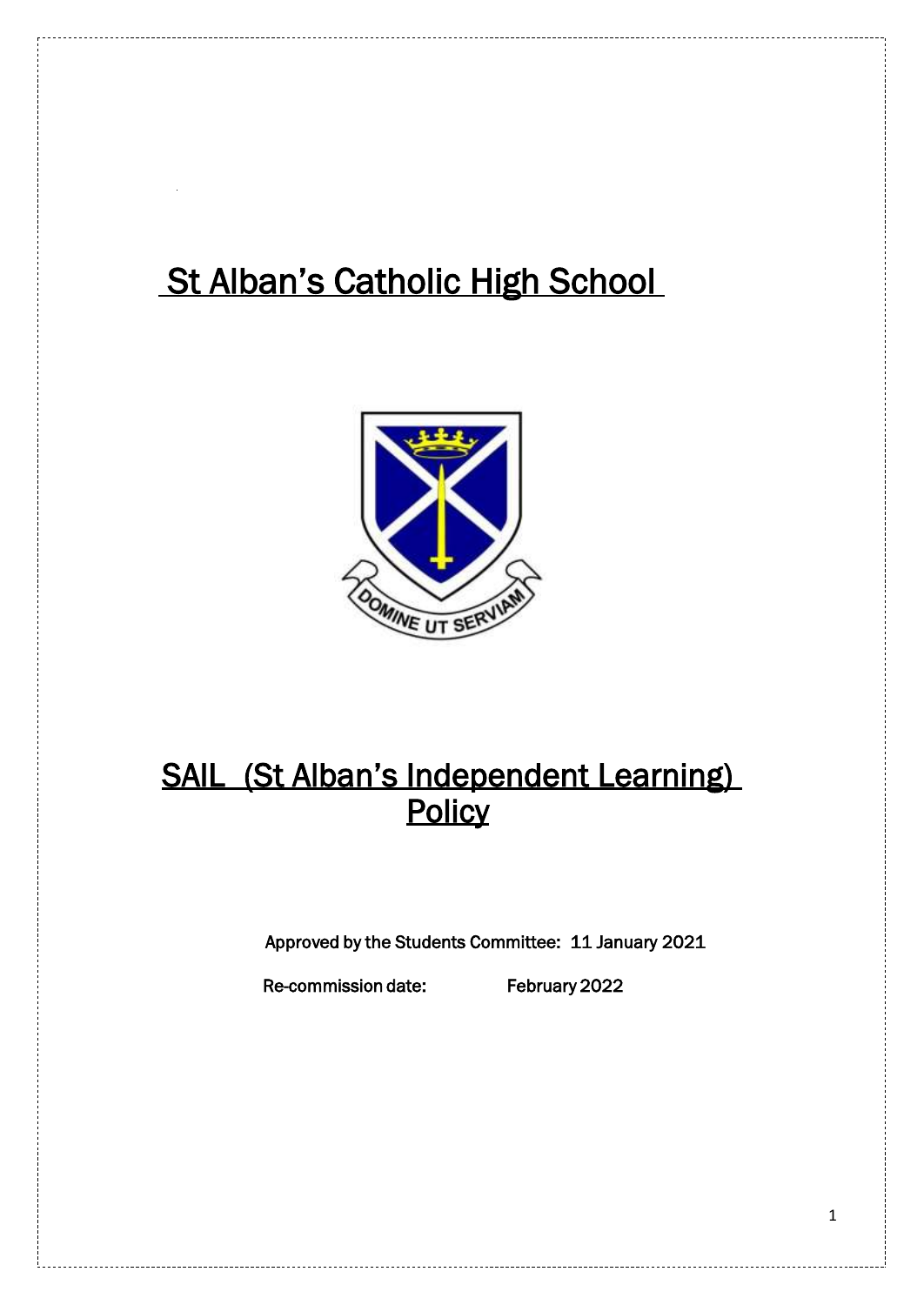#### 1. Introduction

A good, well-managed independent learning programme helps children and young people to develop the skills and attitudes they will need for successful lifelong learning. This also provides parents/carers with an opportunity to take part in their children's education. It encourages students to meet deadlines and provides essential training in this respect.

Completing tasks of this nature and receiving feedback is an important tool for learning, and this has been supported by much educational research. At St Alban's, the move away from a rigid system of "Homework" is supported by research into independent learning and nurturing a "growth mindset" in students.

#### 2. SAIL within KS3

Teaching staff have freedom to set the tasks they feel are appropriate to maximise the enjoyment and achievement of their students at a timely point during their teaching of units of work, within the guidance of the suggested timetable. This builds in flexibility for each teacher with each group of students as well as some clarity for students and parents/carers as to regularity and duration of SAIL tasks.

#### 3. Timing

It is very difficult to stipulate how long a SAIL task should take. An open ended task may take as long to complete as the student wishes to spend on it, where the timing of a more closed task will depend on the ability of the student to complete it. Each department sets guidelines of what the expectations for particular subject tasks should be, and support for students to manage their time effectively is given. As a rough guide, students in year 7 should complete approximately 25 minutes per piece, year 8 30 minute, year 9 45 minutes.

## 4. KS4

The SAIL timetable is constructed to reflect the requests of each department. Pressures at KS4 are different to those at KS3, however, and the teacher needs to respond to the needs of each class. This may take into account preparation for assessments, examinations and practical tasks.

By the end of Year 10, the school would expect a pupil to be self-managing the amount of work that is required, as a guide; doing one and a half hours an evening progressing to 2 hours by the autumn term of Year 11 would be a reasonable expectation. This of course will begin the revision schedule for GCSE exams.

#### 5. KS5

At KS5 students need to be even more autonomous in their work but directed by staff. Combinations of set assignments and independent study (including subject guidance sheets) make a coherent approach to learning at this level. No time is set specifically at this level but it is anticipated that this will be significant (in the region of a minimum of 4 hours per subject per week at AS level). Evidence of, and the ability to "learn outside of the classroom" is reported on interims, and the completion of SAIL will form part of this judgement.

#### 6. Expectations of types of work

SAIL tasks will:

- be set on Classcharts for ease of access;
- be set in good time to allow students to record their task and ask appropriate questions;
- be set with guidelines about the length of time and what the expected outcome should be, but also offer students the opportunity to embrace a task and extend it as desired;
- be differentiated in terms of challenge offered yet accessible;
- be relevant and useful;
- have an end result that will incur meaningful teacher/student feedback
- 7. Extended pieces of work: (set over a series of lessons)